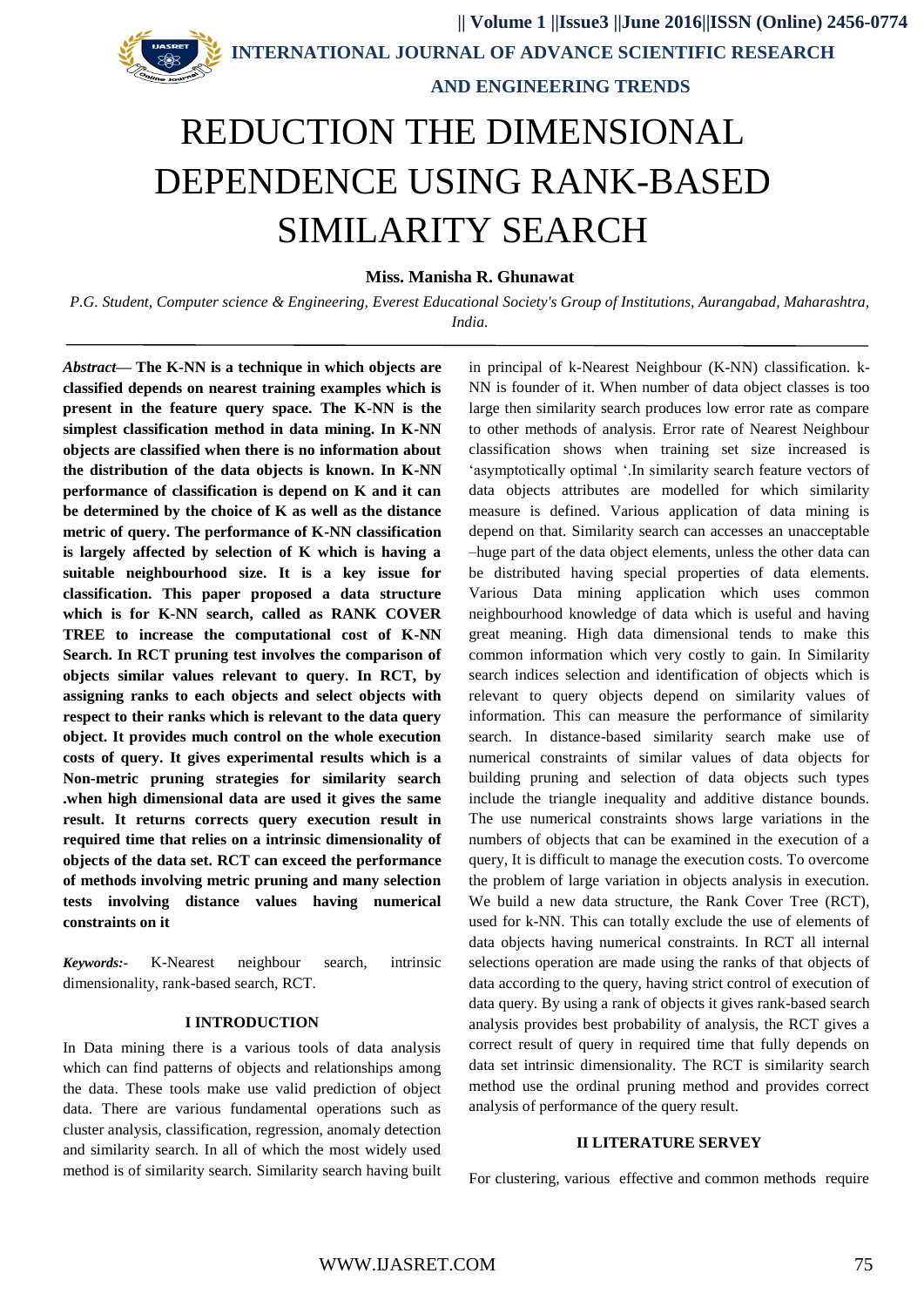# **|| Volume 1 ||Issue3 ||June 2016||ISSN (Online) 2456-0774 INTERNATIONAL JOURNAL OF ADVANCE SCIENTIFIC RESEARCH AND ENGINEERING TRENDS**

the finding of neighbourhood sets of data objects which is depend on mostly at a required proportion of data set objects[1][2]. Various examples consists such as hierarchical (agglomerative) methods like ROCK [3] and CURE [4]; another method density-based example as DBSCAN [5], OPTICS [6], and SNN [7] and also nonagglomerative shared-neighbour clustering [8].

A recommender systems and anomaly detection technique used content based filtering approach [9], k-NN method also used in normal condition build, by making direct use of method k-NN cluster analysis. A another very popular local density-based measure that is method of local Outlier factor (LOF), totally rely on data set of k-NN whose computation to obtain the denseness of used data which is present in the test point of that section [10].

The application totally depend upon similarity search index can be improve its scalability and effectiveness. Researchers test practical techniques for speeding up the calculation of finding neighbourhood information at level of correctness. For application based on data mining tools, the methods consists of feature sampling which is used for used for local outlier detection method [11], for an k-NN classification method and its having own right of data sampling technique which is used in clustering as well as approximate similarity search method. BD-tree is an best suitable examples of fast approximate similarity search index method, a most-derivable standard for approximate k-NN search; it recognizable use of many rules of splitting and provides at early or near termination to obtain great performance approach of the KD-Tree. One of the most desirable technique for indexing is as Locality-Sensitive Hashing [12], [13], obtain best practical and formal performance of search for range queries methods by adjusting data object parameters that affect a exchange between time and accuracy. The most important technique that is for approximate search is spatial approximation sample hierarchy (SASH) similarity search method [14] had best outcome in speed up the performance of a algorithm shared-neighbour clustering [8], for a various data set object types.

#### **III RANK COVER TREE**

We proposed a new data structure which is a probabilistic used for similarity search index; the rank-based search means Rank Cover Tree (RCT), in which no involvement of numerical constraints for selection and pruning of data element objects. All internal operation such as selections of objects are made by consider to specified ranks of that objects element according to that query , having strict control on query execution costs. A rank-based probabilistic method having huge probability, the RCT perform a correct result of query execution in specific time that relies on a high portion of the intrinsic dimensionality of that data set.

*Construction:*

1. Consider each item **x** To X, provides **x** into levels 0,. . . x. Height of tree is h, x can follows technique of a geometric distribution with  $q = jXj^{-1=h}$ .

2. A partial RCT can be build by connecting each items in that level to an artificial root of tree on the highest level.

3. In partial RCT by using approximate nearest neighbors method which is found in the partial RCT can connect the next level of tree.

4. A RCT can be well-build with very high probability.



### *Figure 1 RCT Construction*

To implement Rank Cover Tree it consists of design features of similarity search SASH and also design feature of Cover Tree. SASH can be used for approximate searching and cover tree for exact search of objects. both of these make use of a ordinal strategy for pruning of objects and it allows for strict control on query execution cost which is obtained with method of queries of approximate search . At each and every level of the tree structure visited the number of neighbouring nodes can be restricted, the user also reduces average required execution time of that query at the each level of that query accuracy. The proximity search of Tree-based strategies make use of distance metric method in two ways in which numerical constraint of objects among three data objects on its the distances as it is examined by the method of triangle inequality, or distance of data candidates from its a reference point of numerical (absolute) value constraint present on it.

#### *I OBJECTIVE:*

1. The RCT can increase the performance of methods that involves metric pruning strategy or other type of selection tests having numerical constraints on distance values.

2. To increase the computational cost of K-NN Search.

3. Using RCT user can minimize the average amount of time required for execution .to obtain a great query accuracy.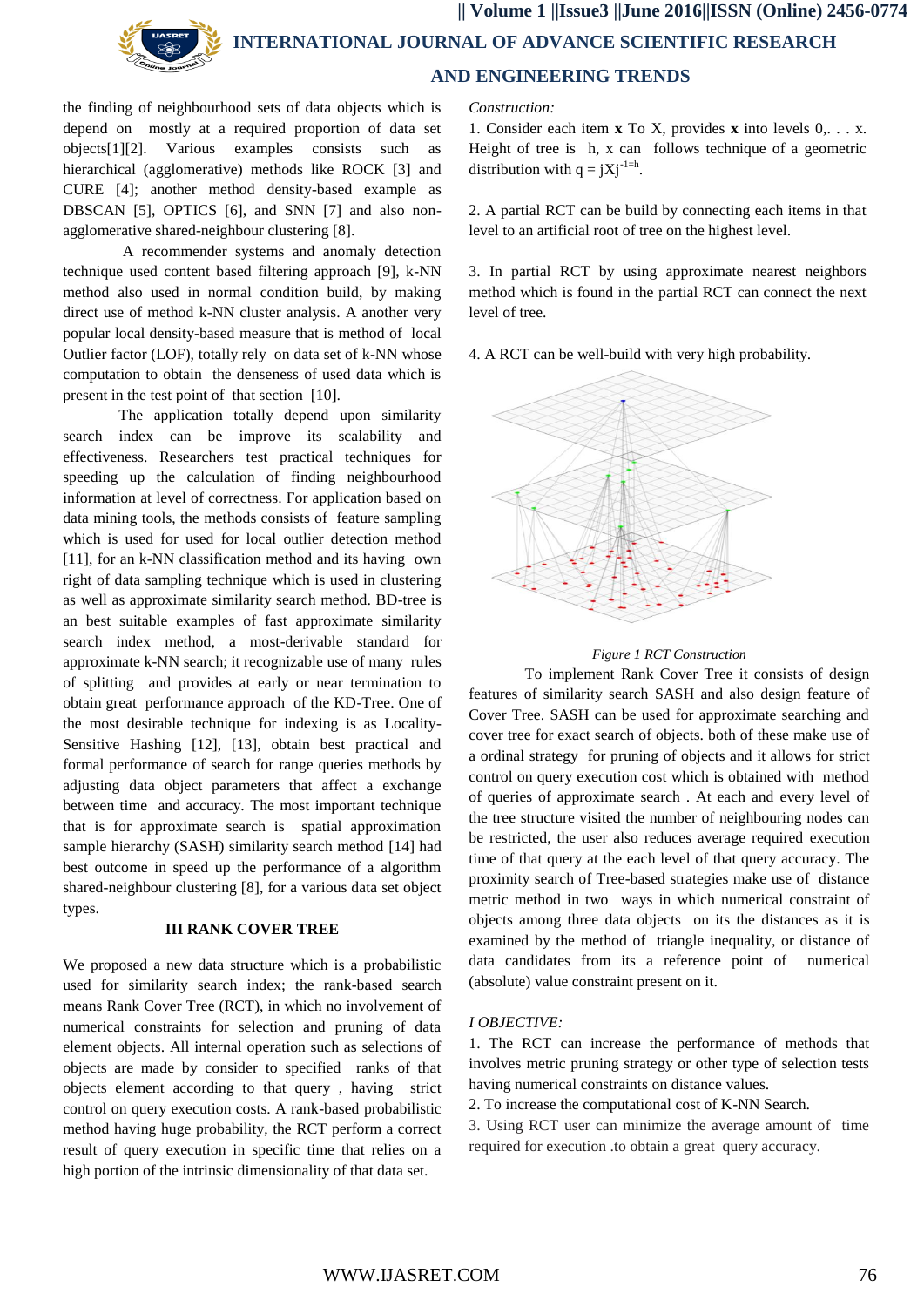**|| Volume 1 ||Issue3 ||June 2016||ISSN (Online) 2456-0774 INTERNATIONAL JOURNAL OF ADVANCE SCIENTIFIC RESEARCH AND ENGINEERING TRENDS**

4. It provides tighter control on overall execution costs. Provides best result for similarity search *II. NECESSITY:*

1. In RCT Rank thresholds method specifically calculate the number of data objects which is to be selected for pruning it avoid and reduce a major of variation of data elements objects in the overall execution time of query.

2. It improves computational cost of similarity search.

## **IV RELATED WORK**

This paper consists of two most important and recentlydeveloped approaches that are quite dissimilar from each other which is consider to proposed RCT data structure. The SASH heuristic is used for approximate searching of similarity, and second approach that is the cover Tree used for exact searching of similarity. RCT can use method of combinatorial search similarity approach. The SASH also used an combinatorial similarity search approach, whereas In the cover tree numerical constraints are used for selection and pruning of data objects. Description of SASH and Cover Tree as given below.

# *I. COVER TREE:*

In Cover Tree the intrinsic dimensionality performance can be analyzed by a common search method for determining nearest neighbourhood data queries example. In this approach, a randomized structure can found like to be skip list which can be used to recognized predetermined samples of data elements which is surrounding points object of interest. By performing same procedure by shifting the sample focus to sample data elements which is closest to the query object element and discovering new set of samples which is present in the surrounding points of interest. The rate of expansion of sample element S which is to be having minimum value of  $\delta$  as required condition holds above, it is subjected to the various alternate of minimum ball element set size a.

 The similarity search method Cover Tree gives a answer for exact similarity search of queries using an approach of early termination. In analysis of some algorithm basically focus is on expansion constant, it provides the results for exact nearest neighbour queries. Consider the S having the expansion constant C, following explicitly dependence on expansion rate C:

|               | Cover Tree           | Nav. Net              | [KR02]                |
|---------------|----------------------|-----------------------|-----------------------|
| Constr. Space | O(n)                 | $C^{\wedge}o(1)$ n    | $C^{\wedge}o(1)$ n ln |
|               |                      |                       | n                     |
| Constr. Time  | $O(c^6n \ln$         | $C^{\wedge}o(1)$ n ln | $C^{\wedge}o(1)$ n ln |
|               | n)                   | n                     | n                     |
| Insert/Remove | $O(c^{6} \ln n)$     | $C^{\wedge}o(1)$ ln n | $C^{\wedge}o(1)$ ln n |
| Query         | $O(c^{\wedge}12 \ln$ | $C^{\wedge}o(1)$ ln n | $C^{\wedge}o(1)$ ln n |
|               | n)                   |                       |                       |

The algorithm which is work without knowing the information of that structure; and the analysis is done according to the some assumptions. In some algorithm (as in [KL04a] but not in [KR02]) work can be done without time complexity Comparison in terms of expansion constant C and it can be subtle .

# *II. SPATIAL APPROXIMATION SAMPLE HIERARCHY (SASH):*

The huge amount of data sets objects that used a data structures providing the better performance for an amount of N data items within given database. The R-Tree plays an efficient role for efficiency of DBSCAN. To handle very massive data sets, use SASH technique. The SASH method can build minimal number of assumptions about associative objects queries metric. SASH does not regulate a partition of the query search space, as the instance of R-Trees can done. For similarity search of approximation of k-NN (k-ANN) queries present on the huge data sets, the similarity search SASH can systematically provide a huge part of k-NNs truth of queries at specific speeds of randomly of two different orders of relative size which is faster than regular sequential search method. For clustering method and navigation of very huge , very large

Dimensional text, image sets of data on which The SASH can perform successfully . The SASH internally can make use of a k-NN query on very small data sets elements. the SASH probably having a multi-level structure which is to be recursively constructed. In SASH building on random sample of half-sized data set S'⊂S .the data object element set S, by connecting each and every object which is remaining present outside S' to the many of its nearest neighbourhood which is approximate of object from at an intervals S'. Many types of queries can be processed by its initial method by establishing approximate neighbours of objects at specific intervals of sample S', so that pre-established connections can be used to find various neighbours of objects at specific intervals of the information can be gain data set.

# **V RESEARCH WORK**

We can overcome the drawback of operations involves an numerical constraints like the triangle inequality method or distance ranges in that data objects count actually proceed or examined having very high variation of objects, because of it the overall or complete time required for execution cannot be easily determined or predicted. Using RCT we can easily predict execution time. To increase the scalability and efficiency of data mining applications that fully rely on similarity search values. Finding the best methods for efficiently speed up the computational power of nearest neighbourhood information at the great expense of accuracy.